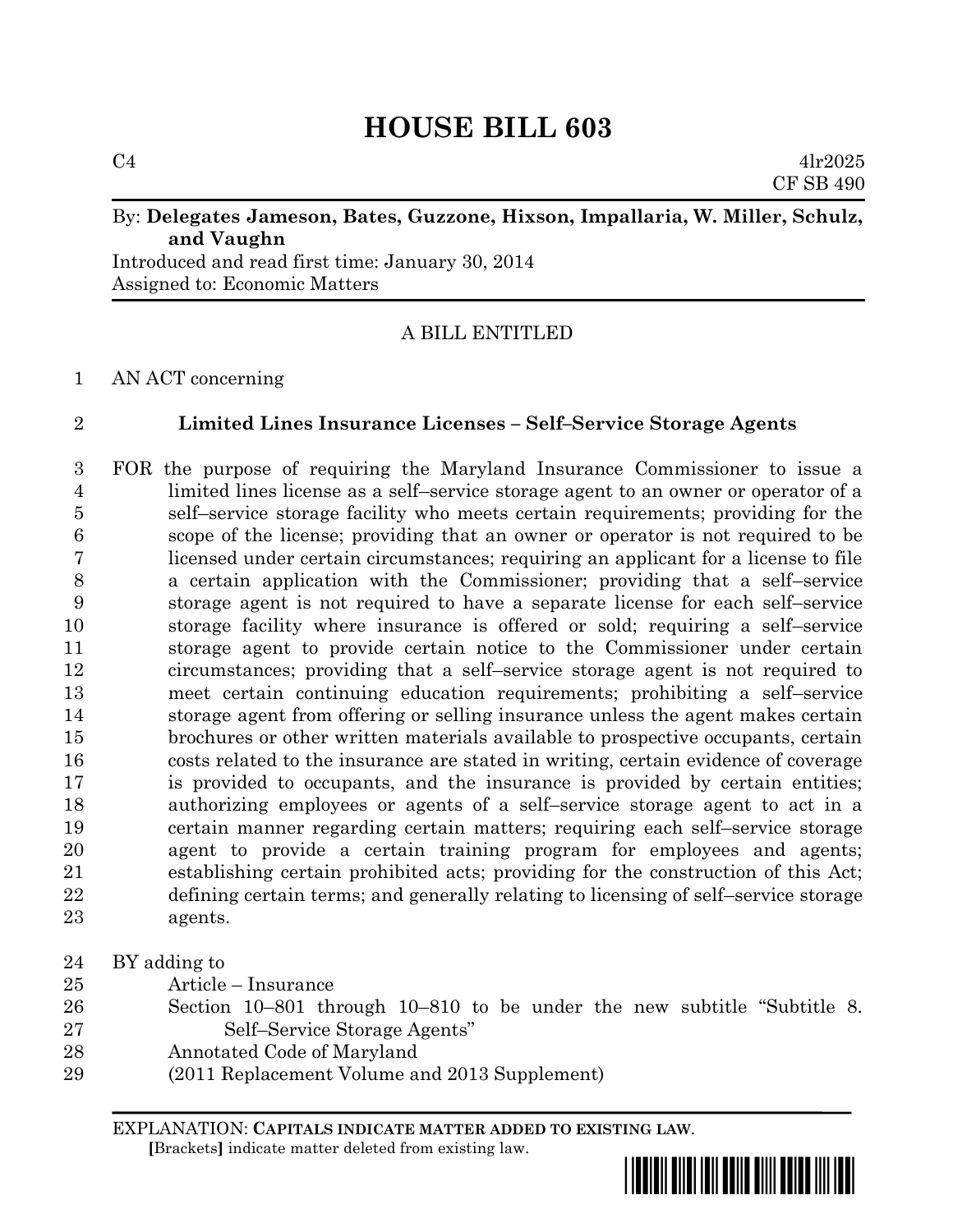SECTION 1. BE IT ENACTED BY THE GENERAL ASSEMBLY OF MARYLAND, That the Laws of Maryland read as follows: **Article – Insurance SUBTITLE 8. SELF–SERVICE STORAGE AGENTS. 10–801. (A) IN THIS SUBTITLE THE FOLLOWING WORDS HAVE THE MEANINGS INDICATED. (B) "OCCUPANT" MEANS A PERSON OR THE PERSON'S SUBLESSEE, SUCCESSOR, OR ASSIGNEE WHO IS ENTITLED TO THE USE OF A LEASED SPACE AT A SELF–SERVICE STORAGE FACILITY. (C) "OWNER" MEANS THE OWNER OF A SELF–SERVICE STORAGE FACILITY. (D) (1) "PERSONAL PROPERTY" MEANS MOVABLE PROPERTY THAT IS NOT AFFIXED TO LAND. (2) "PERSONAL PROPERTY" INCLUDES: (I) GOODS, WARES, MERCHANDISE, HOUSEHOLD ITEMS, AND FURNISHINGS; (II) A VEHICLE, AS DEFINED IN § 11–176 OF THE TRANSPORTATION ARTICLE; AND (III) WATERCRAFT AND MOTORIZED WATERCRAFT. (E) "SELF–SERVICE STORAGE AGENT" MEANS AN OWNER OR OPERATOR OF A SELF–SERVICE STORAGE FACILITY WHO HOLDS A LIMITED LINES LICENSE UNDER THIS SUBTITLE. (F) "SELF–SERVICE STORAGE FACILITY" MEANS ANY REAL PROPERTY THAT IS USED FOR RENTING OR LEASING STORAGE SPACE IN WHICH THE OCCUPANTS THEMSELVES CUSTOMARILY STORE AND REMOVE PERSONAL PROPERTY ON A SELF–SERVICE BASIS.**

**10–802.**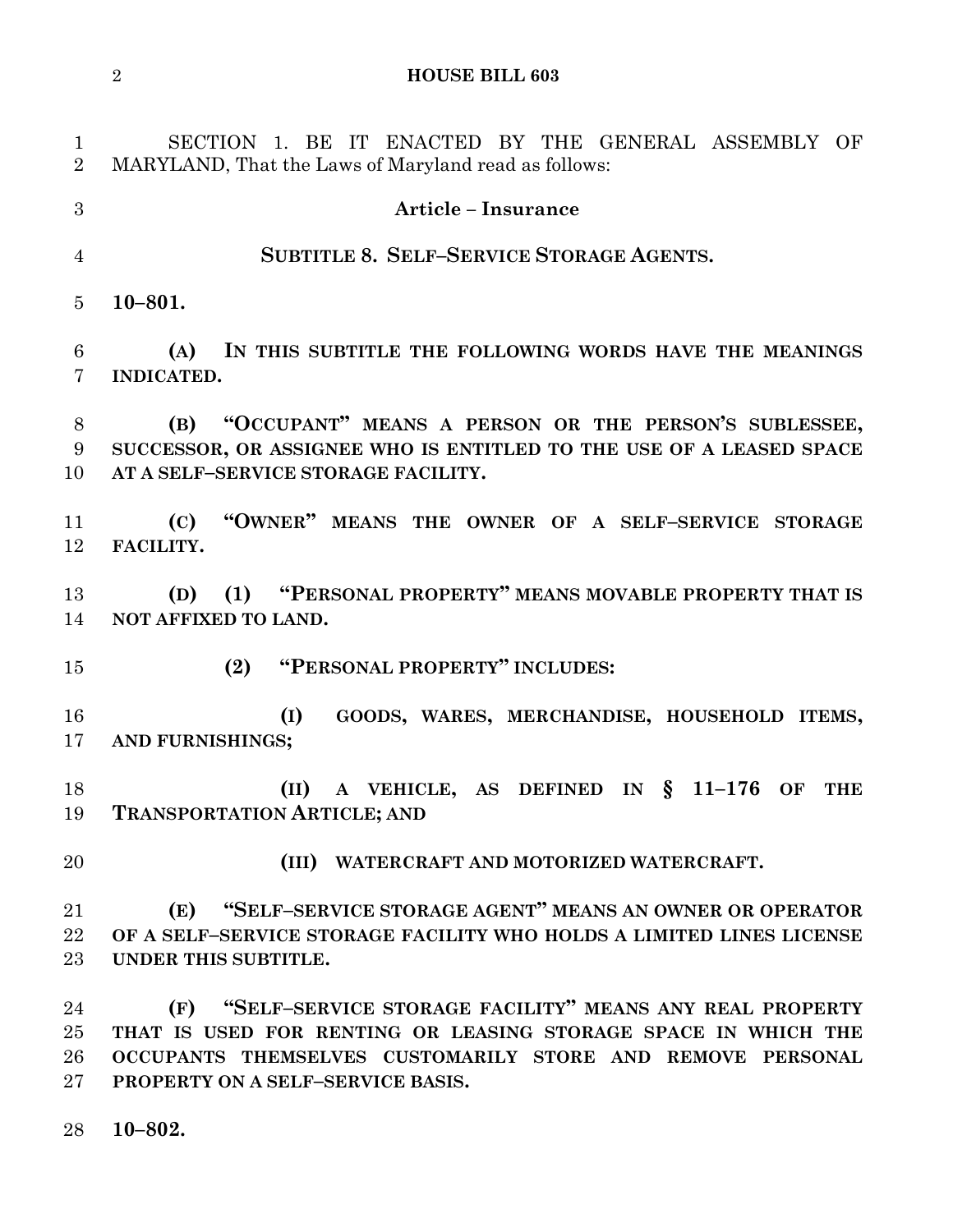**HOUSE BILL 603** 3

 **(A) THE COMMISSIONER SHALL ISSUE A LIMITED LINES LICENSE AS A SELF–SERVICE STORAGE AGENT TO AN OWNER OR OPERATOR OF A SELF–SERVICE STORAGE FACILITY WHO MEETS THE REQUIREMENTS OF THIS SUBTITLE.**

 **(B) A LIMITED LINES LICENSE AS A SELF–SERVICE STORAGE AGENT AUTHORIZES THE LICENSEE TO OFFER OR SELL INSURANCE ONLY:**

 **(1) IN CONNECTION WITH AND INCIDENTAL TO THE RENTAL OF STORAGE SPACE AT A SELF–SERVICE STORAGE FACILITY ON A MASTER, A CORPORATE, A COMMERCIAL, A GROUP, OR AN INDIVIDUAL POLICY BASIS; AND**

 **(2) WITH RESPECT TO PERSONAL PROPERTY INSURANCE THAT PROVIDES COVERAGE TO OCCUPANTS AT THE SELF–SERVICE STORAGE FACILITY, FOR THE LOSS OF OR DAMAGE TO STORED PERSONAL PROPERTY THAT OCCURS AT THE SELF–SERVICE STORAGE FACILITY.**

 **(C) AN OWNER OR OPERATOR OF A SELF–SERVICE STORAGE FACILITY IS NOT REQUIRED TO BE LICENSED UNDER THIS SUBTITLE MERELY TO DISPLAY AND MAKE AVAILABLE TO PROSPECTIVE OCCUPANTS BROCHURES AND OTHER PROMOTIONAL MATERIALS CREATED BY OR ON BEHALF OF AN AUTHORIZED INSURER OR A SURPLUS LINES INSURER.** 

**10–803.**

 **(A) AN APPLICANT FOR A LIMITED LINES LICENSE AS A SELF–SERVICE STORAGE AGENT SHALL FILE A WRITTEN APPLICATION WITH THE COMMISSIONER IN THE FORM THE COMMISSIONER REQUIRES.**

**(B) THE APPLICATION SHALL INCLUDE:**

 **(1) THE PHYSICAL ADDRESS OF THE COMPANY HEADQUARTERS OF THE SELF–SERVICE STORAGE AGENT; AND** 

 **(2) A LIST OF ALL SELF–SERVICE STORAGE FACILITIES WHERE THE SELF–SERVICE STORAGE AGENT WILL CONDUCT BUSINESS UNDER THE LIMITED LINES LICENSE.** 

**10–804.**

 **(A) A SELF–SERVICE STORAGE AGENT IS NOT REQUIRED TO HAVE A SEPARATE LIMITED LINES LICENSE FOR EACH SELF–SERVICE STORAGE FACILITY WHERE INSURANCE IS OFFERED OR SOLD.**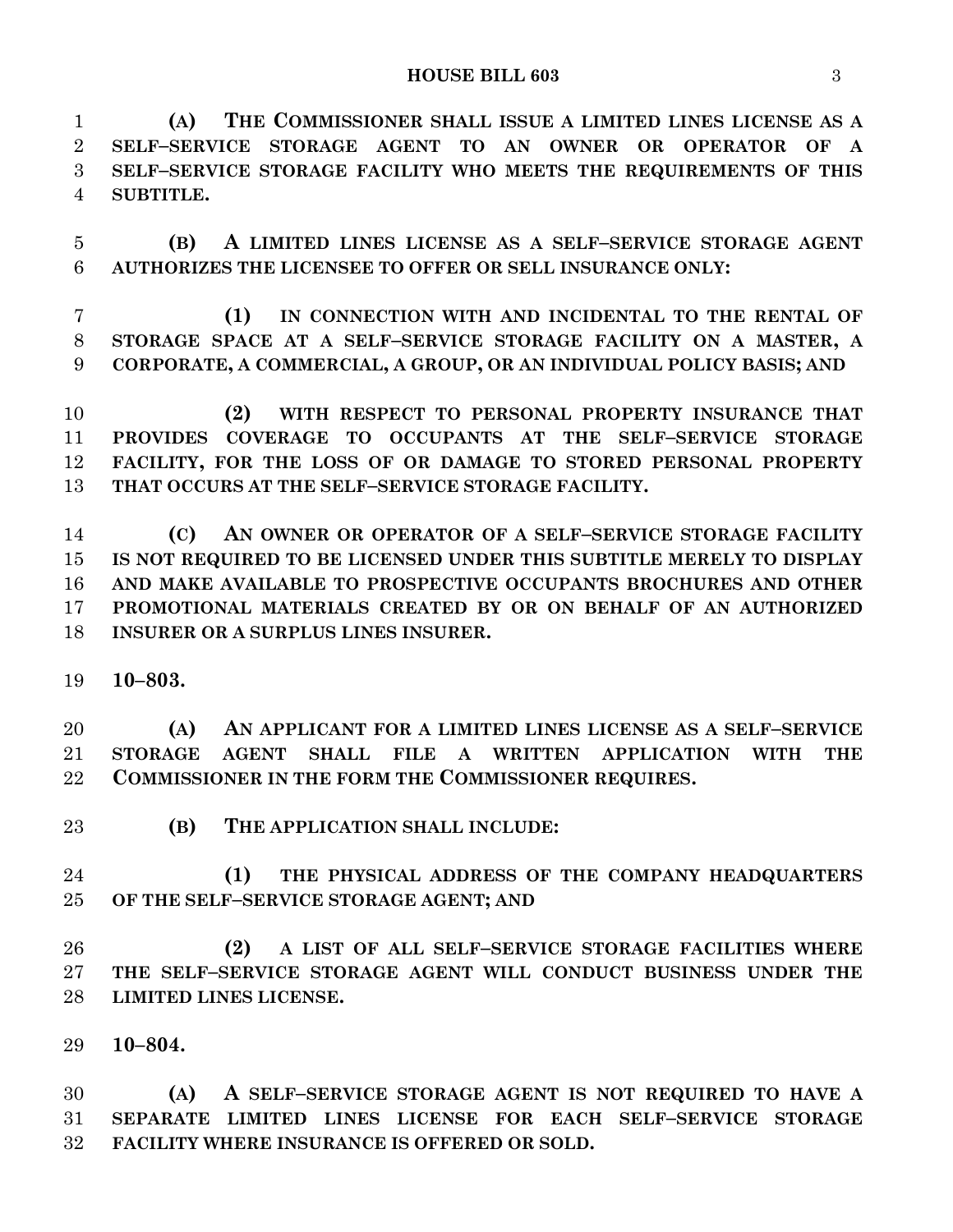**(B) A SELF–SERVICE STORAGE AGENT SHALL NOTIFY THE COMMISSIONER OF:**

 **(1) ANY ADDITIONAL LOCATIONS OF SELF–SERVICE STORAGE FACILITIES IN THE STATE WHERE THE SELF–SERVICE STORAGE AGENT WILL DO BUSINESS UNDER THE LIMITED LINES LICENSE WITHIN 30 DAYS AFTER COMMENCING BUSINESS AT THOSE LOCATIONS; AND**

 **(2) THOSE LOCATIONS OF SELF–SERVICE STORAGE FACILITIES IN THE STATE WHERE THE SELF–SERVICE STORAGE AGENT WILL CEASE TO DO BUSINESS UNDER THE LIMITED LINES LICENSE WITHIN 30 DAYS AFTER CEASING BUSINESS AT THOSE LOCATIONS.**

**10–805.**

 **A SELF–SERVICE STORAGE AGENT IS NOT REQUIRED TO MEET THE CONTINUING EDUCATION REQUIREMENTS FOR INSURANCE PRODUCERS UNDER SUBTITLE 1 OF THIS TITLE.** 

**10–806.**

 **A SELF–SERVICE STORAGE AGENT MAY NOT OFFER OR SELL INSURANCE UNDER THIS SUBTITLE UNLESS:**

 **(1) THE SELF–SERVICE STORAGE AGENT MAKES READILY AVAILABLE TO PROSPECTIVE OCCUPANTS BROCHURES OR OTHER WRITTEN MATERIALS THAT:**

 **(I) SUMMARIZE THE MATERIAL TERMS OF INSURANCE COVERAGE OFFERED TO OCCUPANTS, INCLUDING THE IDENTITY OF THE INSURER AND THE PRICE, BENEFITS, EXCLUSIONS, AND CONDITIONS OF THE INSURANCE;**

 **(II) DISCLOSE THAT THE POLICIES OFFERED BY THE SELF–SERVICE STORAGE AGENT MAY DUPLICATE COVERAGE ALREADY PROVIDED BY AN OCCUPANT'S HOMEOWNER'S INSURANCE POLICY, RENTER'S INSURANCE POLICY, VEHICLE INSURANCE POLICY, WATERCRAFT INSURANCE POLICY, OR OTHER TYPE OF PROPERTY INSURANCE COVERAGE;**

 **(III) STATE THAT IF INSURANCE IS REQUIRED AS A CONDITION OF RENTAL AT A SELF–SERVICE STORAGE FACILITY, THE REQUIREMENT MAY BE SATISFIED IF THE OCCUPANT:**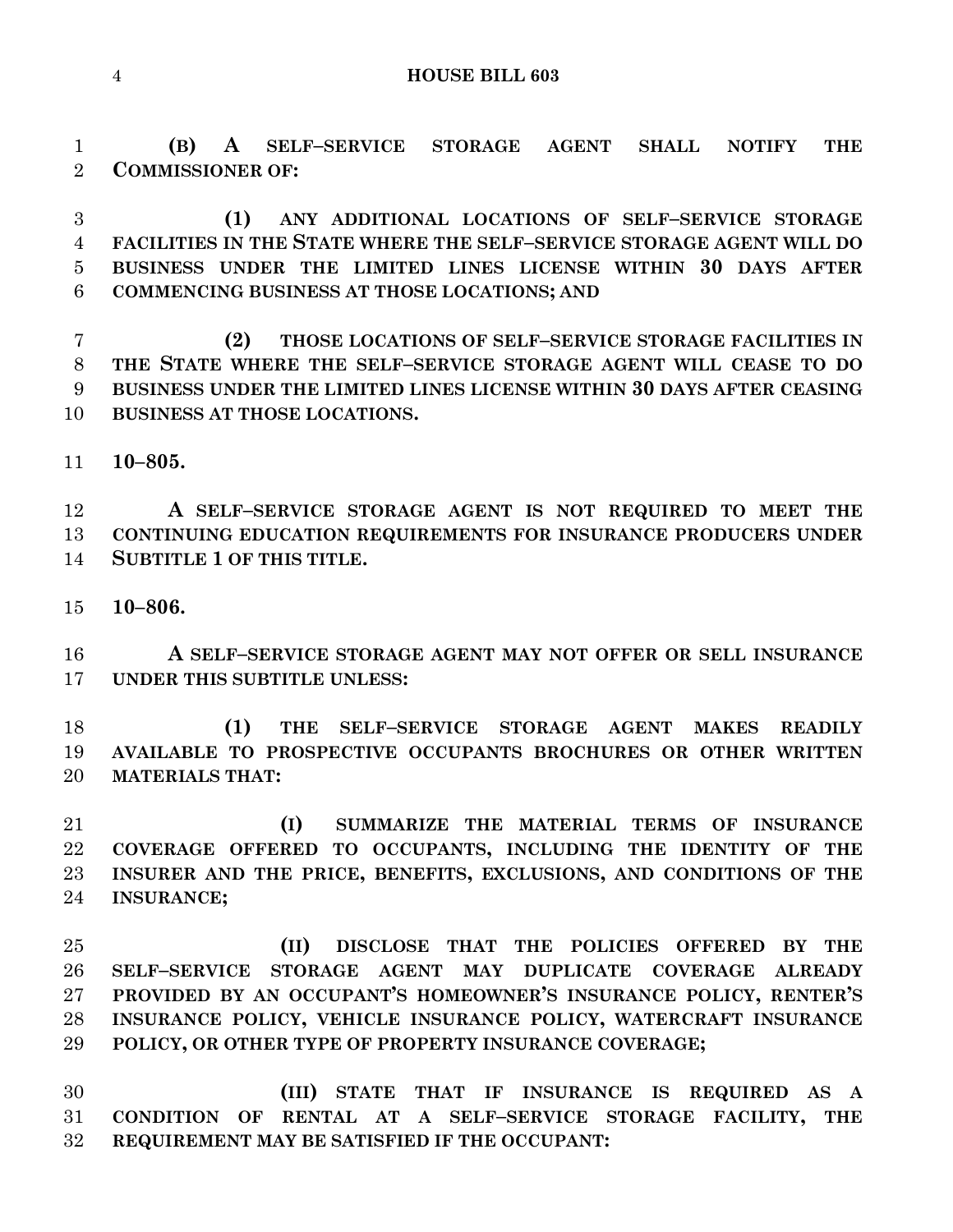**HOUSE BILL 603** 5

 **1. PURCHASES THE INSURANCE DESCRIBED IN THIS SUBTITLE; OR 2. PRESENTS EVIDENCE OF OTHER APPLICABLE INSURANCE COVERAGE; AND (IV) DESCRIBE THE PROCESS FOR FILING A CLAIM; (2) ALL COSTS RELATED TO THE INSURANCE ARE STATED IN WRITING; (3) EVIDENCE OF COVERAGE IN A FORM APPROVED BY THE COMMISSIONER IS PROVIDED TO EACH OCCUPANT WHO PURCHASES THE COVERAGE; AND (4) THE INSURANCE IS PROVIDED BY: (I) AN INSURER AUTHORIZED TO TRANSACT THE APPLICABLE KINDS OF INSURANCE IN THE STATE; OR (II) A SURPLUS LINES INSURER. 10–807. (A) AN EMPLOYEE OR AGENT OF A SELF–SERVICE STORAGE AGENT MAY ACT ON BEHALF OF AND UNDER THE SUPERVISION OF THE SELF–SERVICE STORAGE AGENT IN MATTERS RELATING TO THE CONDUCT OF BUSINESS UNDER A LIMITED LINES LICENSE ISSUED UNDER THIS SUBTITLE. (B) THE CONDUCT OF AN EMPLOYEE OR AGENT OF A SELF–SERVICE STORAGE AGENT ACTING WITHIN THE SCOPE OF EMPLOYMENT OR AGENCY IS CONSIDERED TO BE THE CONDUCT OF THE SELF–SERVICE STORAGE AGENT FOR PURPOSES OF THIS SUBTITLE. 10–808. (A) EACH SELF–SERVICE STORAGE AGENT SHALL PROVIDE A TRAINING PROGRAM APPROVED BY THE COMMISSIONER FOR EMPLOYEES AND AGENTS OF THE SELF–SERVICE STORAGE AGENT.**

 **(B) THE TRAINING PROGRAM REQUIRED BY SUBSECTION (A) OF THIS SECTION SHALL:**